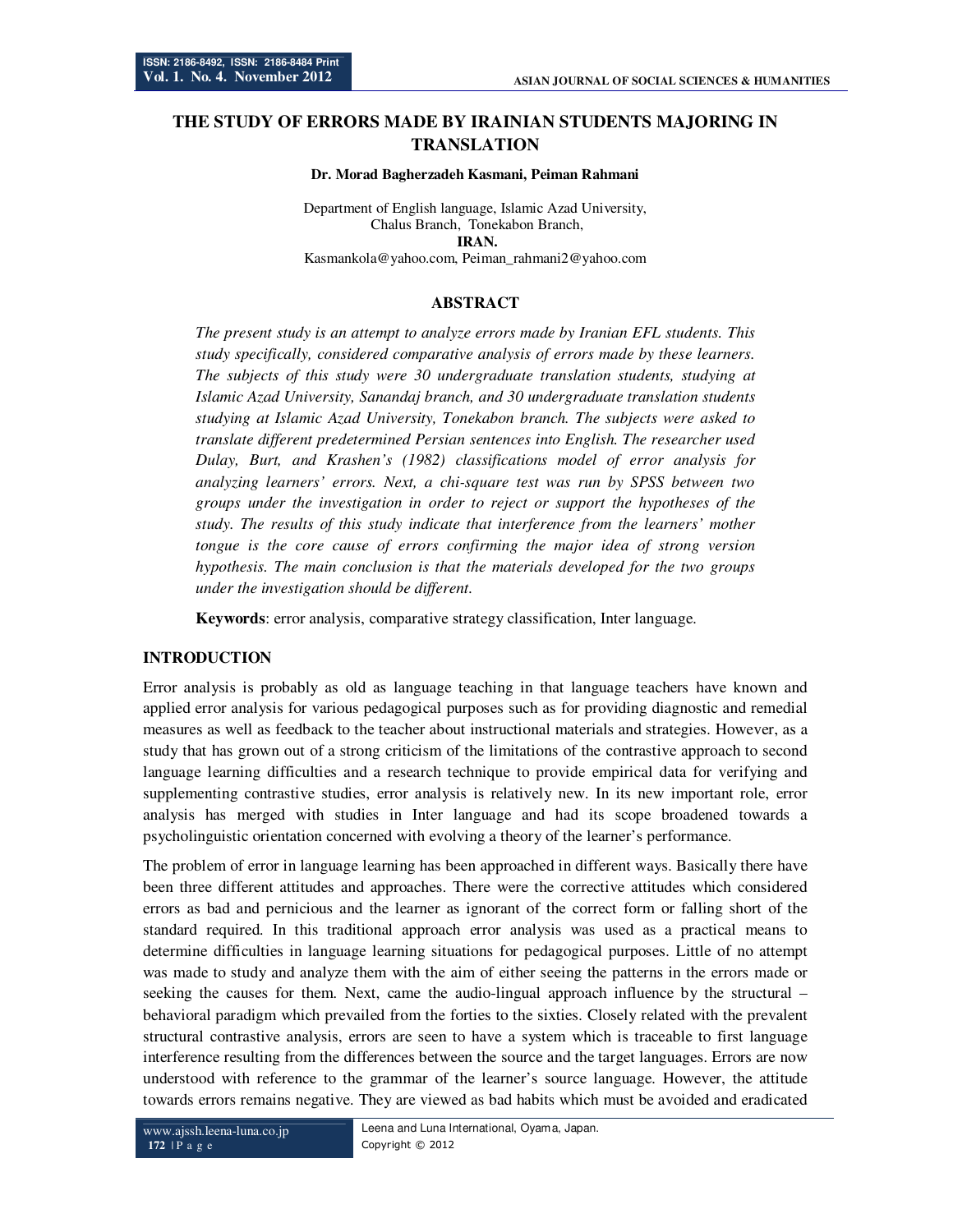through drill and overearnings of the correct form .Then the cognitive approach came to error analysis of the present time. Influenced by generative grammar, proponents of this approach consider errors as an essential step in the learning process.

Dulay & Burt (1974) maintain that we cannot learn without "goofin" and that error-making is evidence of the learning process and the strategies used by the learner. Errors are treated as exponents of the learner's system and are now understood with reference to the provisional grammar that the learner constructs and develops. They are not viewed negatively as a pathological manifestation to be eradicated; rather, they are viewed as constructive features of second language learning.

Peiman Rahmani & Morad Bagherzadeh Kasmani (2012) maintain that main causes of learner's errors are interference from their mother tongue and unfamiliarity with the target language structure.

There are two hypotheses to be analyzed in this study:

H1: There are statistical significant differences between Kurdish and Persian speaking students majoring in translation in comparative strategy classification including intralingual errors and interlingual errors.

H2: There are statistically significant differences between Kurdish and Persian translation students in comparative strategy classification of errors.

## **METHODOLOGY**

#### **Participants**

The participants of the study consisted of two groups. The two groups are expected to represent the population of the study; that is, the Iranian translation students in the Islamic Azad University at Sanandaj and Tonekabon branch.

The first group of the study consisted of 30 Iranian undergraduate translation students that were selected from among the students studying at the Islamic Azad University, Sanandaj branch. The second group of the study consisted of 30 Iranian undergraduate translation students that were selected from among the students studying at the Islamic Azad University, Tonekabon branch. All subjects were almost 23-40 years old.

The reason for selecting the two groups is that one can obtain better information about the developmental stage that the learners go through.

#### **Instrument**

The instrument manifested in this study was a translation test. The subjects were exposed to some Persian sentences and asked to translate them into fluent English. The sentences were elicited from the thesis defended at Shiraz University of Iran the reliability of which has been confirmed. There were around 330 sentences, ninety nine of which has been randomly selected. And, the subjects were given abundant information about the rubric of the test.

#### **Procedures**

The administration of the translation test took place in the fall semester 2011 and spring semester 2012. The data was collected in 6-hour session and the participants were asked to perform on the translation test. The students' linguistic errors were extracted from the translation test and calculated. These errors were categorized and analyzed according to the error analysis model presented by Dulay, Burt, and Krashen (1982). The present study categorized and analyzed errors based on the comparative strategy classification (CSC). Finally, the average type, frequency, and percentages of errors made by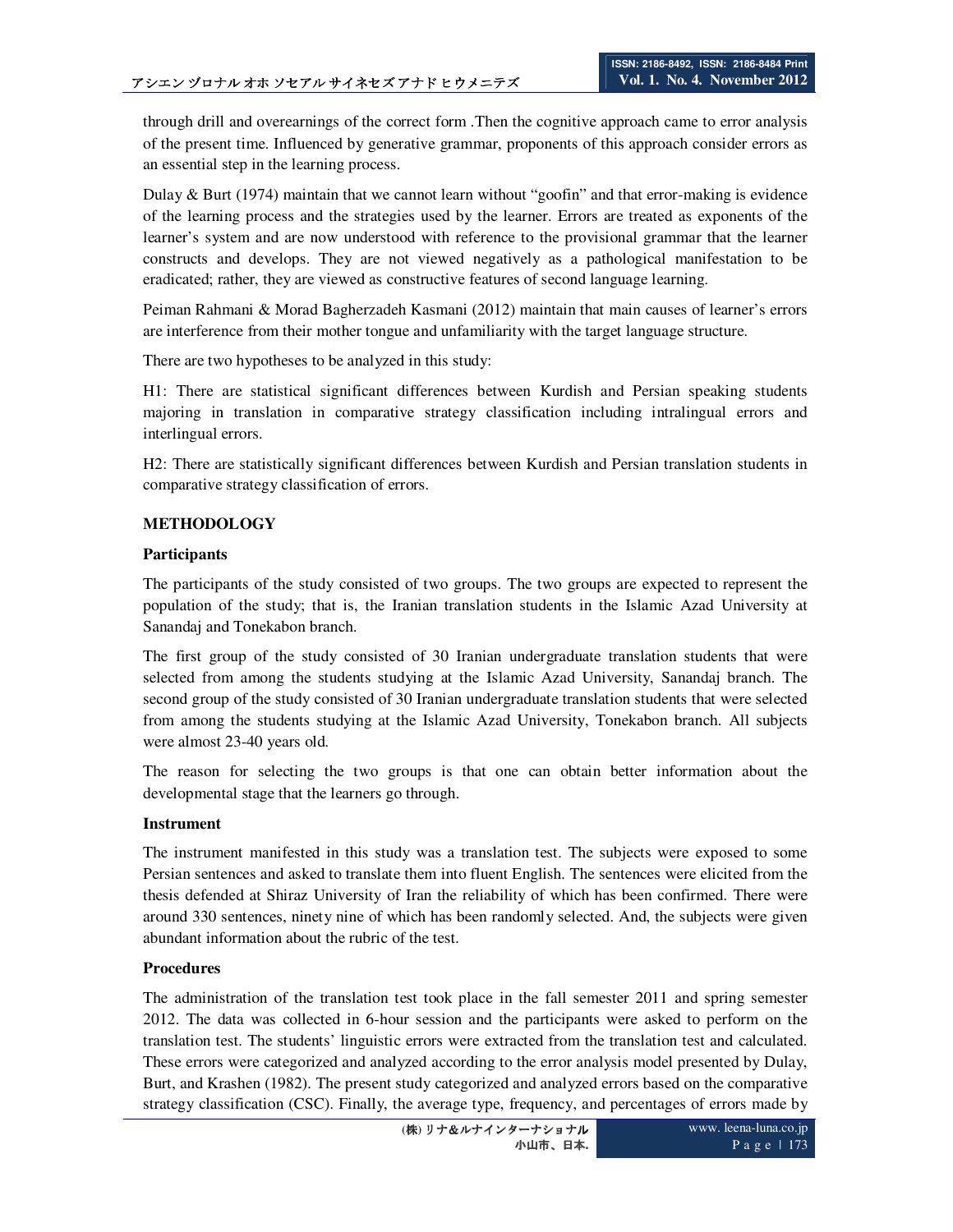Iranian translation students of English as a foreign language (EFL) were calculated. In order to determine whether the differences between the errors made by the two groups under the study are statistically significant or not, a qui-square test was run by SPSS.

#### **RESULTS AND DISCUSSION**

All errors extracted from the subjects were classified according to Dulay, Burt, and Krashen's (1982) classification models of errors including intralingual and interlingual errors, and then they were analyzed.

For rejecting or supporting the first hypothesis, chi-square tests shown in the tables 1 and 2 below was run.

| <b>Interlingual Errors</b> | <b>Kurdish and Persian speaking</b><br>students |
|----------------------------|-------------------------------------------------|
| Chi-Square                 | .000 <sup>a</sup>                               |
|                            |                                                 |
| Asymp. Sig.                | L 000                                           |

**Table 1. The total results of chi- square test of interlingual errors in CSC** 

The above table clearly indicates that there are statistically significant differences regarding the total number of errors between Kurdish and Persian speaking students majoring in translation in comparative strategy classification of interlingual errors since  $\chi^2 = 0.000$  is less than 0.05 level of significance supporting the first hypothesis of this study.

| <b>Intralingual Errors</b> | <b>Kurdish and Persian speaking</b><br>students |
|----------------------------|-------------------------------------------------|
| Chi-Square                 | .000 <sup>a</sup>                               |
| Df                         | 4                                               |
| Asymp. Sig.                | 1.000                                           |

**Table 2. The total results of Chi-square test of intralingual errors in CSC** 

The table2 also clearly indicates that there are statistically significant differences regarding the total number of errors between Kurdish and Persian speaking students majoring in translation in comparative strategy classification of intralingual errors since  $\chi^2 = 0.000$  is less than 0.05 level of significance supporting the first hypothesis of this study.

For rejecting or supporting the second hypothesis, a chi- square test shown in the table 3 below was also conducted.

The total number of errors made by Kurdish and Persian speaking translation students was 1010 (55/55%) and 808 (44.44%), respectively.

| Comparative strategy classification (CSC) | <b>Kurdish and Persian speaking</b><br>students |
|-------------------------------------------|-------------------------------------------------|
| Chi-Square                                | .000 <sup>a</sup>                               |
| Df                                        |                                                 |
| Asymp. Sig.                               | 1.000                                           |

Table3 indicates that there are statistically significant differences regarding the total number of errors between Kurdish and Persian speaking translation learners in comparative strategy classification of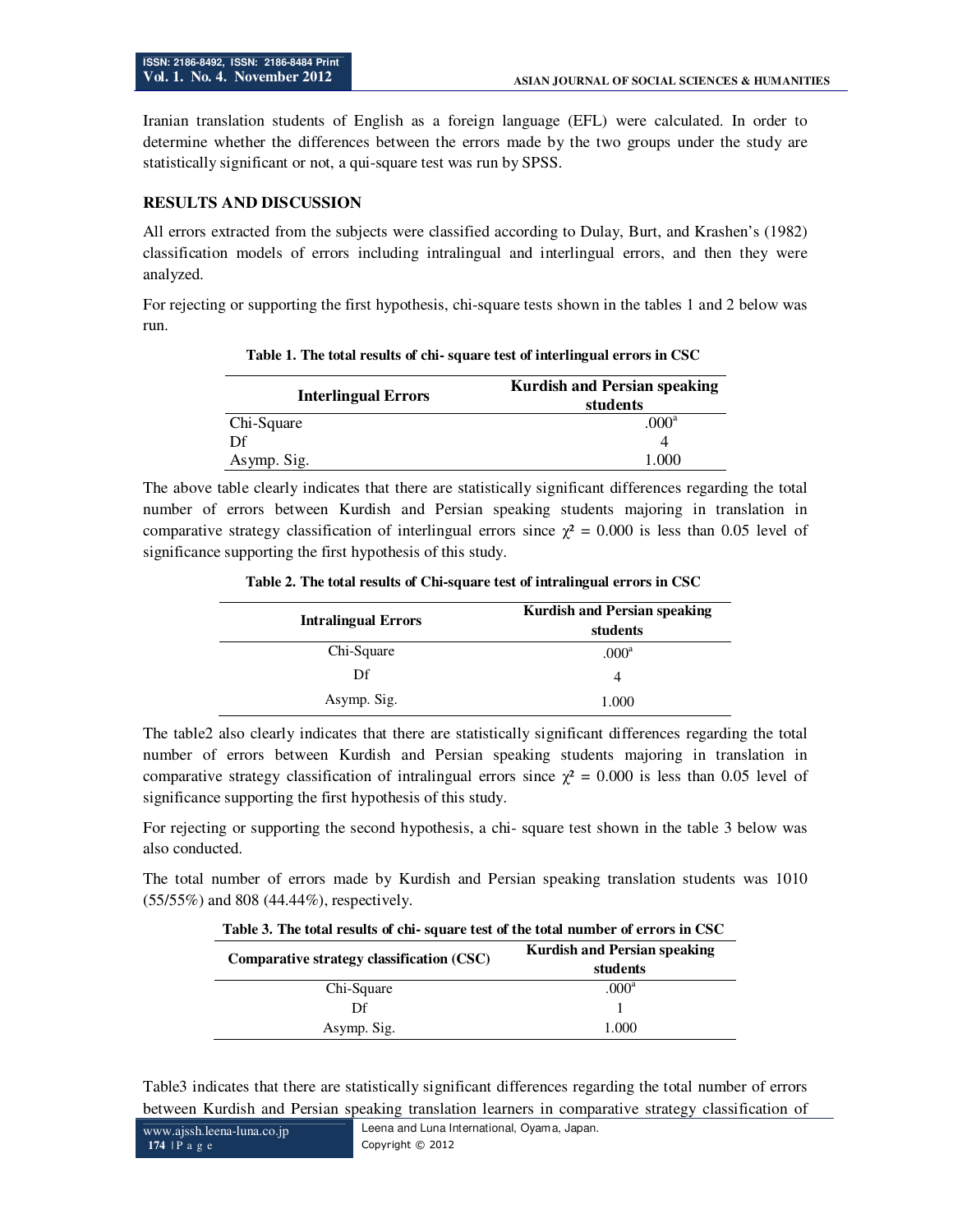errors in that  $\gamma^2 = 0.000$  is less than 0.050 levels of significance supporting the second hypothesis of the study.

### **CONCLUSION**

 The results of the present study indicate that there are statistically significant differences between Kurdish and Persian speaking students majoring in translation. Based on the results obtained via analyzing the data the main conclusion is that mother tongue interference can be the main cause of errors in foreign language learning, and hence confirming the "strong version" hypothesis of contrastive analysis, and that the materials developed for the two groups under study should be different.

## **REFRENCES**

Corder, S.P. (1981). *Error Analysis and Interlanguage.* Oxford: Oxford University Press.

Ellis, R. (1985). Understanding Second Language Acquisition. Oxford: Oxford University Press.

Ellis, R. and Barkhuizen, G. ( 2009). *Analyzing Learner Language.* Oxford: Oxford University Press.

Gaëtanelle, Gilquin*.* Combining contrastive and interlanguage analysis to apprehend transfer: detection, explanation, evaluation. Centre for English Corpus Linguistics F.N.R.S. – Université catholique de Louvain.

James, C. (1980). *Contrastive Analysis.* New York: Longman.

- Karkgöz, Y. (2010). An analysis of written errors of Turkish adult learners of English. *Çukurova University, Adana Turkey*
- Keshavarz, M.H. (1994). *Contrastive Analysis & Error Analysis.* Tehran: Rahnama Publications.
- Keshavarz, M.H. (2010). *Contrastive Analysis and Error Analysis.* New York: Rahnama Press.
- Yarmohammadi, L. (2000). A Contrastive phonological analysis of English and Persian: A course book in applied phonological studies. Shiraz: Shiraz University Publication.